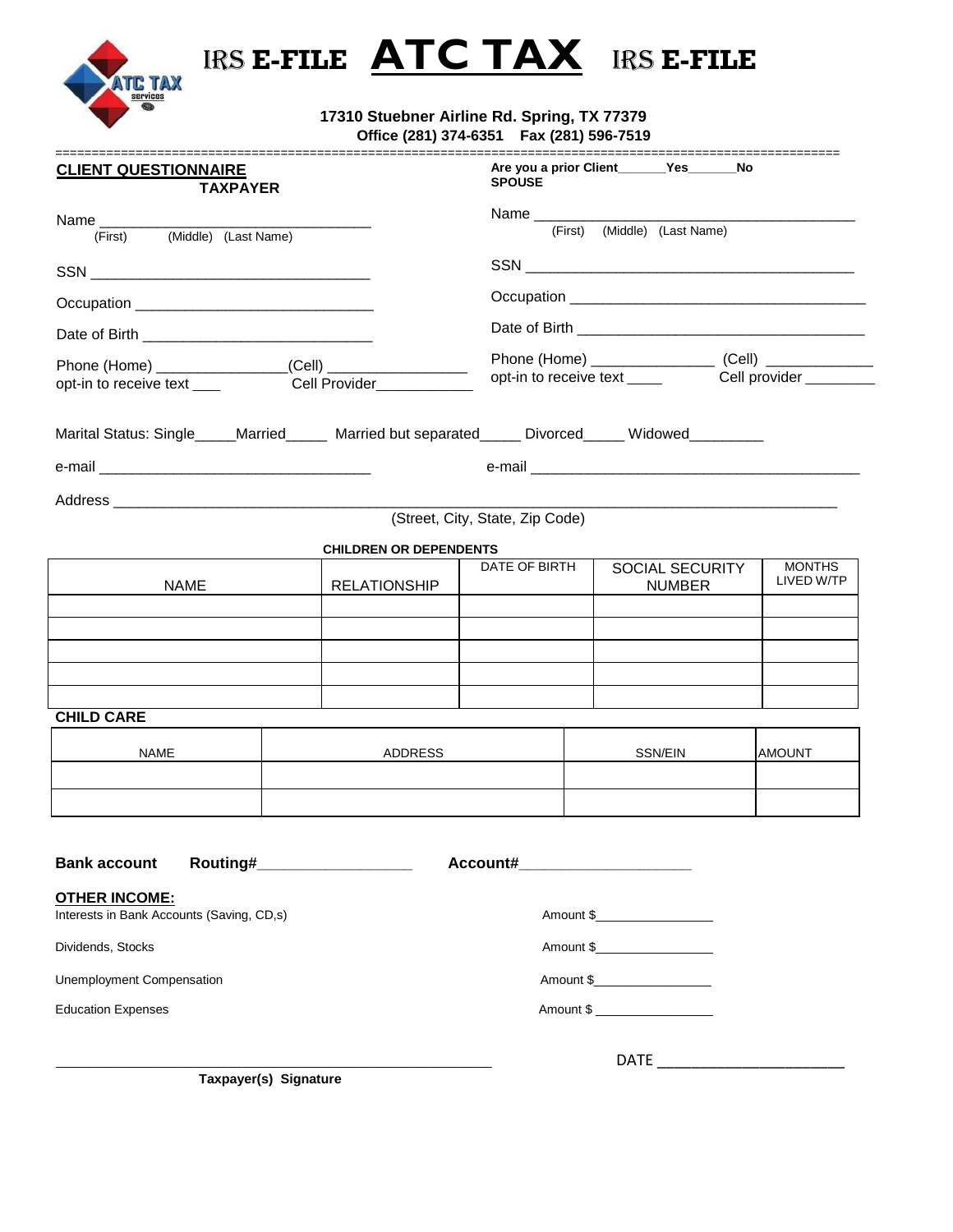

# **Affordable Care Act Questionnaire**

What (if any) health insurance did you or your dependents have in last year? (Attach a copy of your insurance card or bring it to your appointment)

- 1. \_\_\_\_Medicare
- 2. Medicaid
- 3. \_\_\_\_Private employer
- 4. \_\_\_\_Private insurance
- 5. Government Marketplace
- 6. Other (Such as Veterans Affairs) **Example 20**

List all members of the family. For each member list the months (if any) he or she had health insurance (if a member had health insurance for one day during the month, he or she is treated as having insurance for the entire month)

| <b>Name</b> |  |  |  |  | Jan Feb Mar Apr May Jun Jul Aug Sept Oct Nov Dec |  |  |
|-------------|--|--|--|--|--------------------------------------------------|--|--|
|             |  |  |  |  |                                                  |  |  |
|             |  |  |  |  |                                                  |  |  |
|             |  |  |  |  |                                                  |  |  |
|             |  |  |  |  |                                                  |  |  |
|             |  |  |  |  |                                                  |  |  |
|             |  |  |  |  |                                                  |  |  |

Did you receive a Form 1095? Yes No [If yes, attach a copy or bring it to your appointment)

If you have insurance from the Government Marketplace:

- A. How many children are your dependents? (Attach a copy of their tax return(s) if they filed or bring it to your appointment)
- B. How many children are dependents of another taxpayer?
- C. Did you receive a subsidy from the Marketplace that reduced the monthly premium for your insurance (also called an Advance Premium Tax Credit)? Yes \_\_\_\_ No \_\_\_\_ If yes, what was the monthly subsidy?

Signature Date \_\_\_\_\_\_\_\_\_\_\_\_\_\_\_\_\_\_\_\_\_\_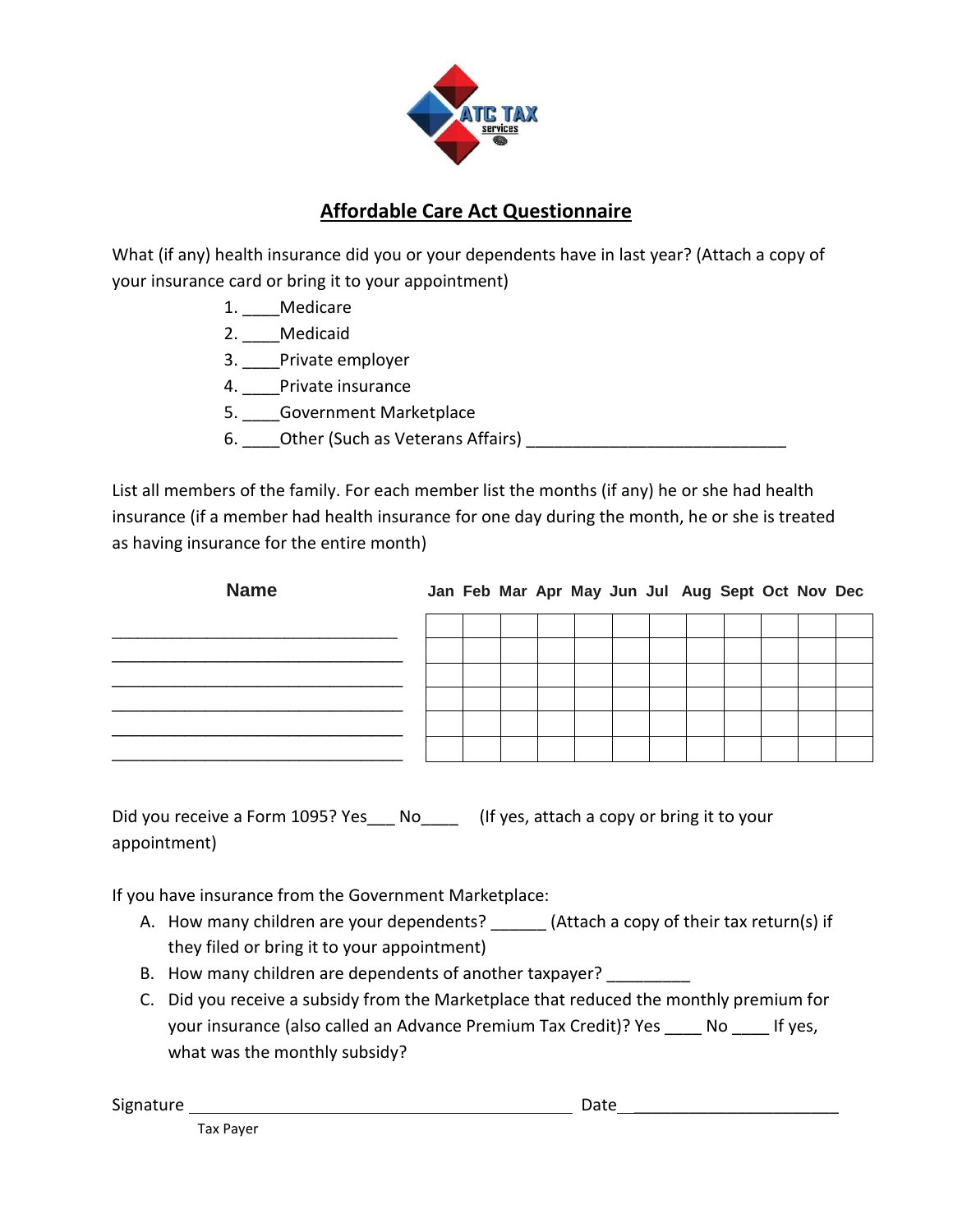# **Permission Slip/Engagement Letter**

# **ATC TAX SERVICE 17310 STUEBNER AIRLINE RD SPRING, TX 77379**

This permission Slip/Engagement Letter is to confirm the arrangements for our tax return preparation services. We will prepare your individual and/or Business Federal and State Tax returns for calendar year

\_\_\_\_\_\_\_\_\_in accordance with appropriate tax laws and regulations. Your returns will be prepared solely from the information provided by you! For speedy completion of your taxes, please provide any information promptly to our office, if we ask for it. All information is kept confidential! **No one get your information from us without your permission, except for a government following due process law.**

### **COMPLETED RETURN(S). THIS YEAR WE ARE REQUIRING A 50% PREPAY ON TAX PREPARATION WITH BOOKKEEPING AT THE TIME OF THE INTERVIEW OR DROPP OFF. ALL TAX PREPARATION FEES ARE DUE AND PAYABLE AT THE TIME OF PREPARATION OR PICK UP YOUR**

**TAX PREPARATION SERVICES are based on fee schedule charged per form(s) scheduled needed to complete yours return(s)**. Fee schedules are displayed on the invoice. Additional charges may include research basis of stocks/bonds or assets sold, NOL's multi-state returns filed, and accounting for an entire year, tax consultation for estimates, amended taxes for prior or current year, FAFSA reports, which are identified separately on your invoice.

the day of the appointment. **OTHERS SERVICES provided**: Tax audit, tax estimates, accounting, payroll, business consultation, corporation formation, set up of new business, and other services. Theses are billed at an hourly rate or flat rate and paid on

**\_\_\_\_\_\_\_\_\_\_\_\_\_\_\_\_\_\_\_\_\_\_\_\_\_\_\_\_\_\_\_\_\_\_\_\_\_\_\_\_\_\_\_\_\_\_\_\_\_\_\_\_\_\_\_\_\_\_\_\_\_\_\_\_\_\_\_\_\_\_\_\_\_\_\_\_\_\_\_\_\_\_\_\_\_\_\_\_\_\_\_**

be a \$35.00 minimun charge, payable before we fax th information requested. Minimun fee of \$35.00 for any letters we write to IRS or any State Agencies at your request in response to a letter from them. We must have written authorization for any fax request from banks, schools, colleges, etc. There will

**\_\_\_\_\_\_\_\_\_\_\_\_\_\_\_\_\_\_\_\_\_\_\_\_\_\_\_\_\_\_\_\_\_\_\_\_\_\_\_\_\_\_\_\_\_\_\_\_\_\_\_\_\_\_\_\_\_\_\_\_\_\_\_\_\_\_\_\_\_\_\_\_\_\_\_\_\_\_\_\_\_\_\_\_\_\_\_\_\_\_\_**

Occasionally we make mistakes, please forgive us for being human. Be courteous and let us know if you receive any letters from the government. We do correct returns for free, **if we are at fault**. However, **we are not responsible to pay any taxes owed.**

\_\_\_\_\_\_\_\_\_\_\_\_\_\_\_\_\_\_\_\_\_\_\_\_\_\_\_\_\_\_\_\_\_\_\_\_\_\_\_\_\_\_\_\_\_\_\_\_\_\_\_\_\_\_\_\_\_\_\_\_\_\_\_\_\_\_\_\_\_\_\_\_\_\_\_\_\_\_\_\_\_\_\_\_\_\_\_\_\_\_\_

**PLEASE REVIEW YOUR RETURN(s) CAREFULLY BEFORE SIGNING AND FILLING THEM**. If you have any questions please call us. **THANK YOU** for allowing us to serve you this year! WE **GREATLY APPRECIATE YOUR BUSINESS!** This Engagement Letter will serve to apply to all future years unless the agreement is terminated or amended in writing by the taxpayer or preparer.

Tax Professional Credentials

**the SERVICE DISCLOSURE AND PRIVATE POLICY attached to this letter. Our Tax Service is not responsible for providing any of the deductions taken on my tax return(s). I have provided this information from my own records and I have proof of my deductions and income. I (we) have read**

\_\_\_\_\_\_\_\_\_\_\_\_\_\_\_\_\_\_\_\_\_\_\_\_\_\_\_\_\_\_\_\_\_\_\_\_\_\_\_\_\_\_\_\_\_ \_\_\_\_\_\_\_\_\_\_\_\_\_\_\_\_\_\_\_\_\_\_\_\_\_\_\_

\_\_\_\_\_\_\_\_\_\_\_\_\_\_\_\_\_\_\_\_\_\_\_\_\_\_\_\_\_\_\_\_\_\_\_\_\_\_\_\_\_\_\_\_\_ \_\_\_\_\_\_\_\_\_\_\_\_\_\_\_\_\_\_\_\_\_\_\_\_\_\_\_

**Taxpayer Date**

**Spouse Date**

**NOTE: BOTH MUST SIGN THIS DOCUMENT, IF MARRIED FILING JOINT RETURN (Exception Surviving Spouse)**